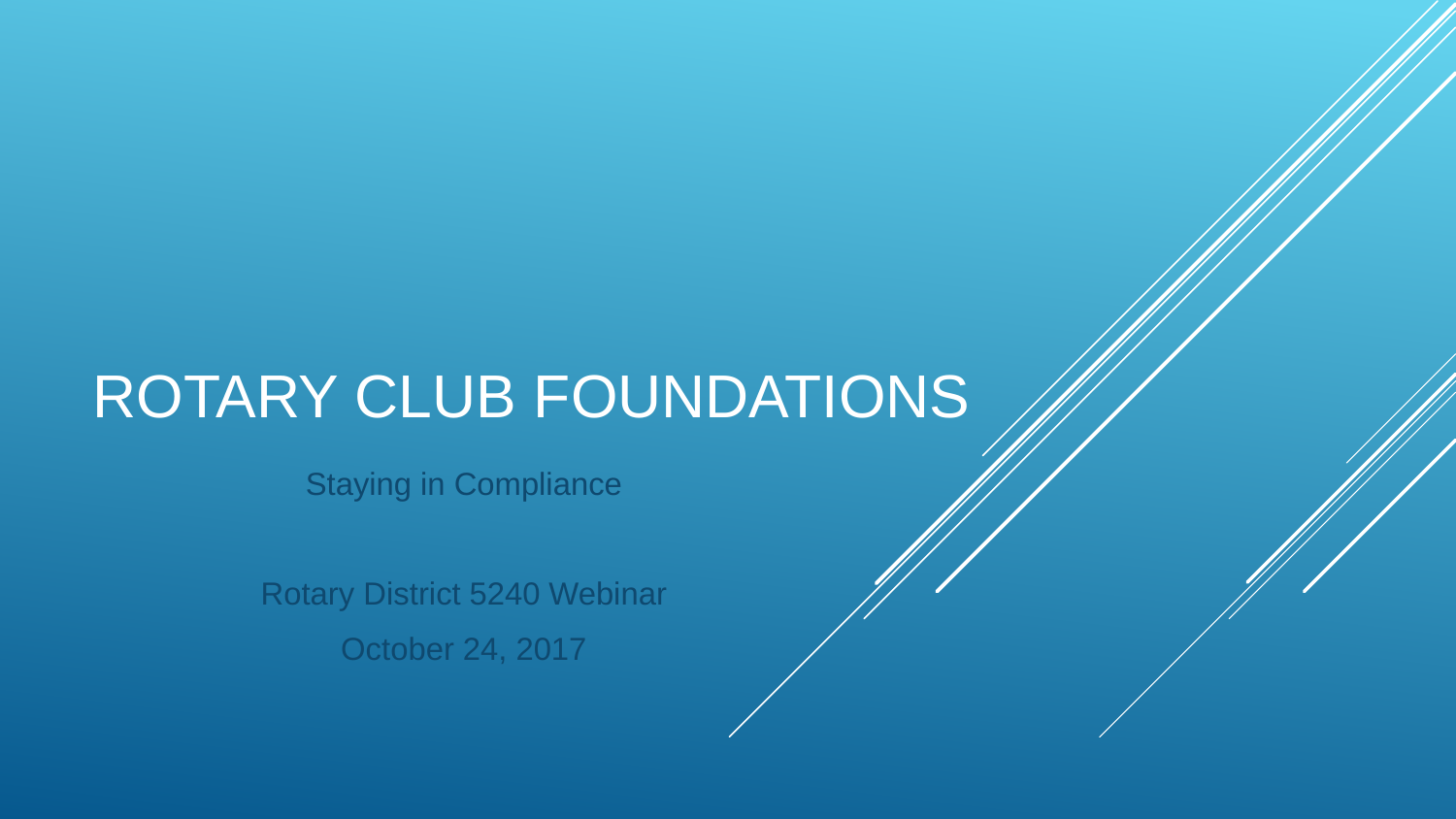**Disclaimer: This presentation does not provide legal advice. You are encouraged to consult your professional advisors.**

# ROTARY CLUB FOUNDATIONS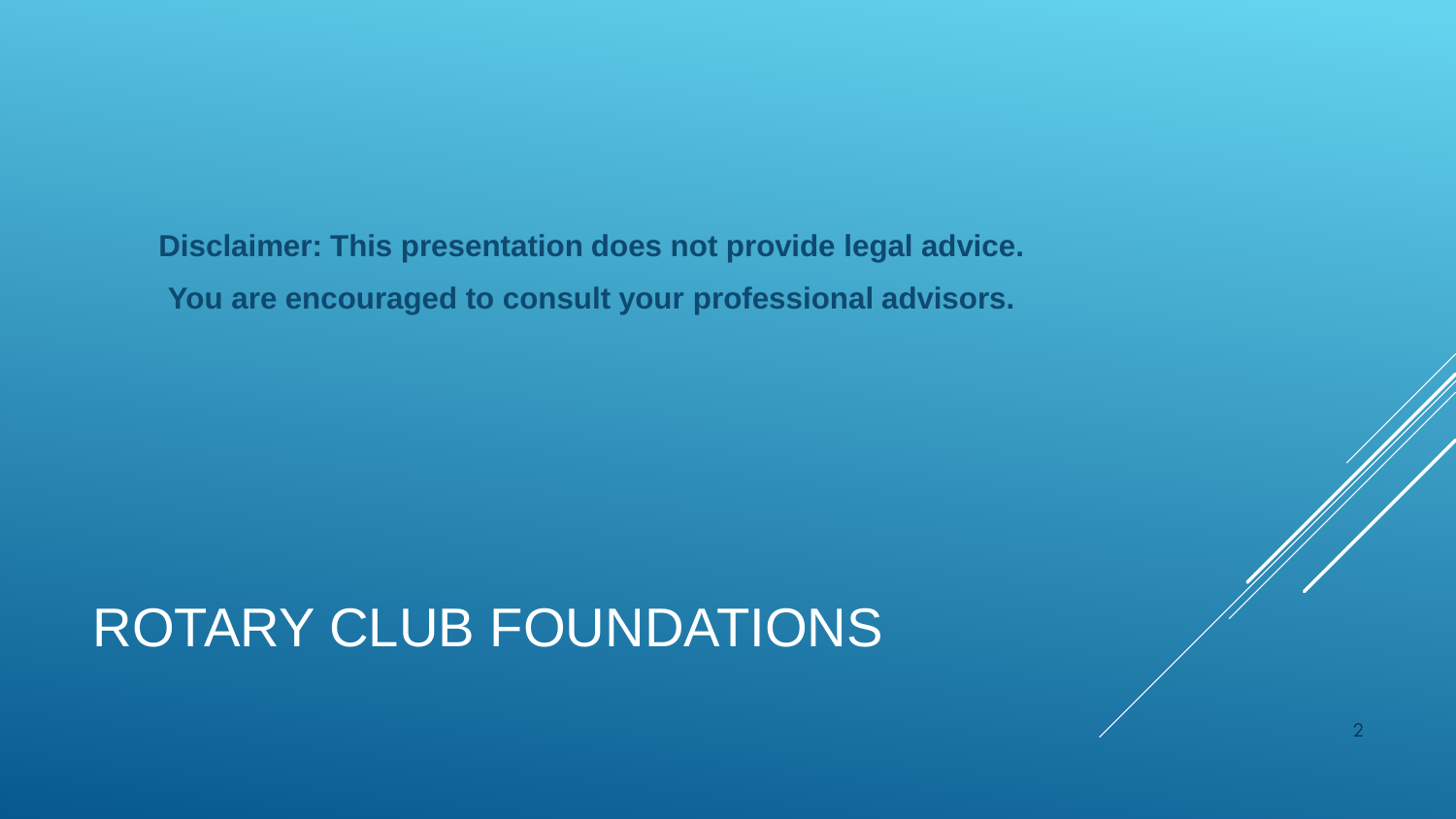

## TOPICS TO BE COVERED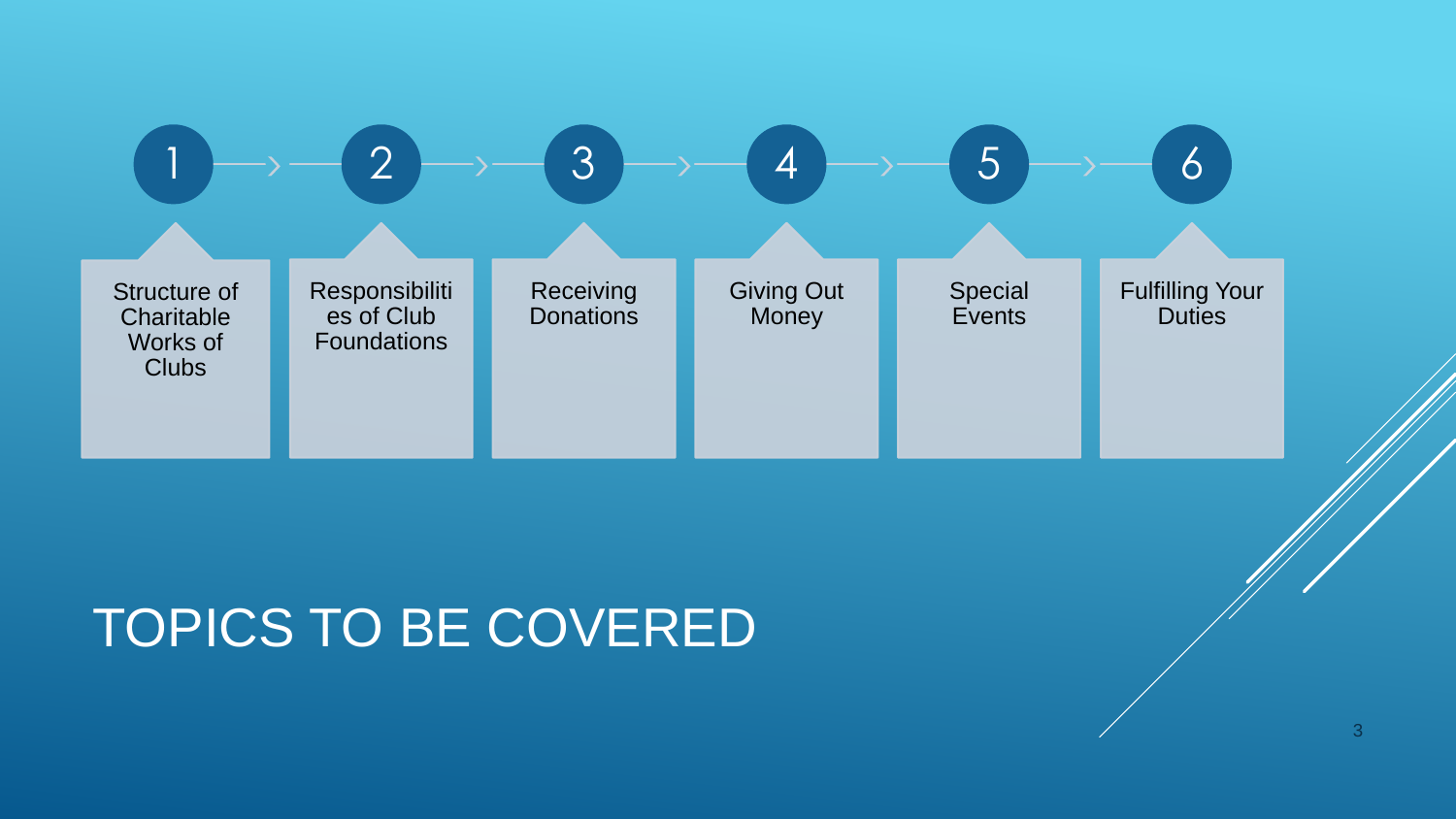- ▶ 29 different types of 501c organizations Clubs are typically 501c4s and Club Foundations are 501c3s
- Only 501c3s can offer a receipt to document a charitable gift
- Even though both a club and a club's foundation are 501c organizations, they are legally separate and incorporated separately. Both need to keep their own records and accounts.
- ▶ The California Corporations Code allows for-profits AND non-profits to exist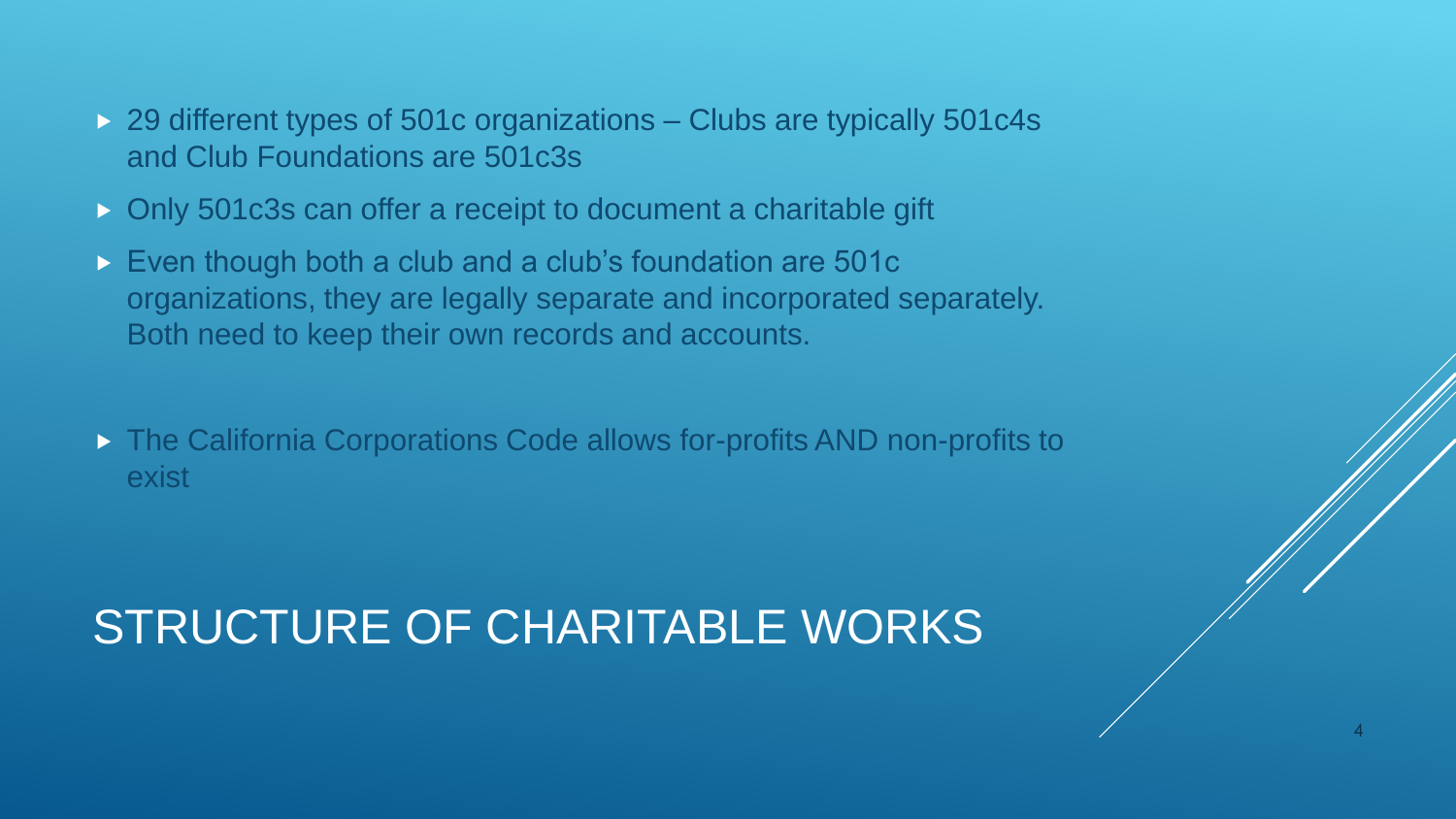### **Incorporating**

**Must incorporate in California first** 

<http://www.sos.ca.gov/business-programs/business-entities/faqs/#form>

- **\$30.00 filing fee**
- **Must file CT-1 with California Attorney General's office within 30 days of** receiving first donation \$25.00 filing fee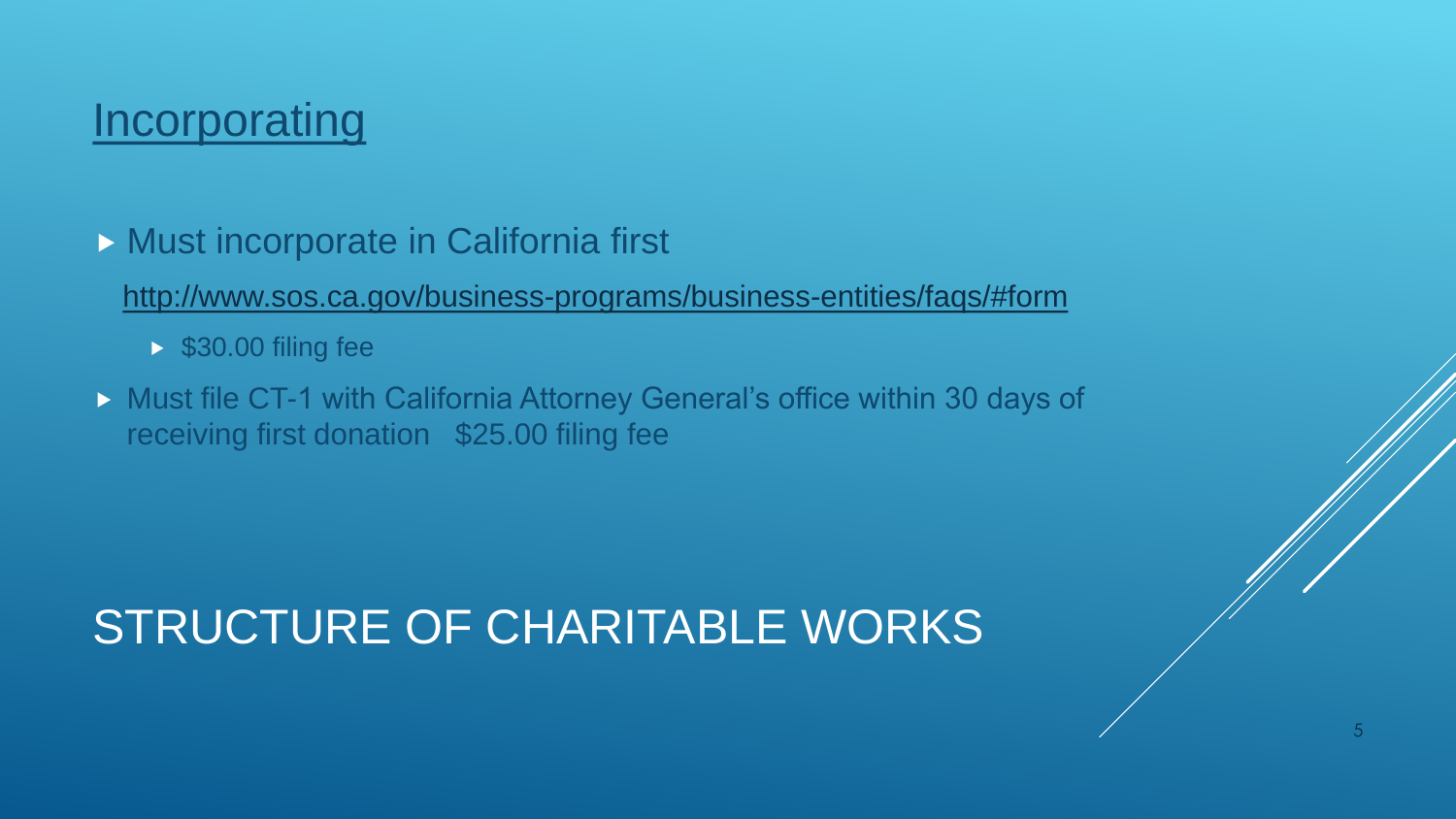#### **Incorporating**

- After incorporating in California, must apply for tax exempt status from IRS
	- $\triangleright$  IRS Publication 557 is your source for information

<https://www.irs.gov/charities-non-profits/applying-for-tax-exempt-status>

- IRS Form 1023 is the full application (\$850 filing fee)
- **IRS Form 1023ez is the short form for new organizations that do not expect to receive gross receipts** of \$50,000 or more in any of its first 4 years of operations\*\*\*\*\*\* (\$400 filing fee)
- Thou shalt not use any form of the word "**advocate**" any where in an application
- Must keep copy of original application to IRS as part of corporate records (can be electronic)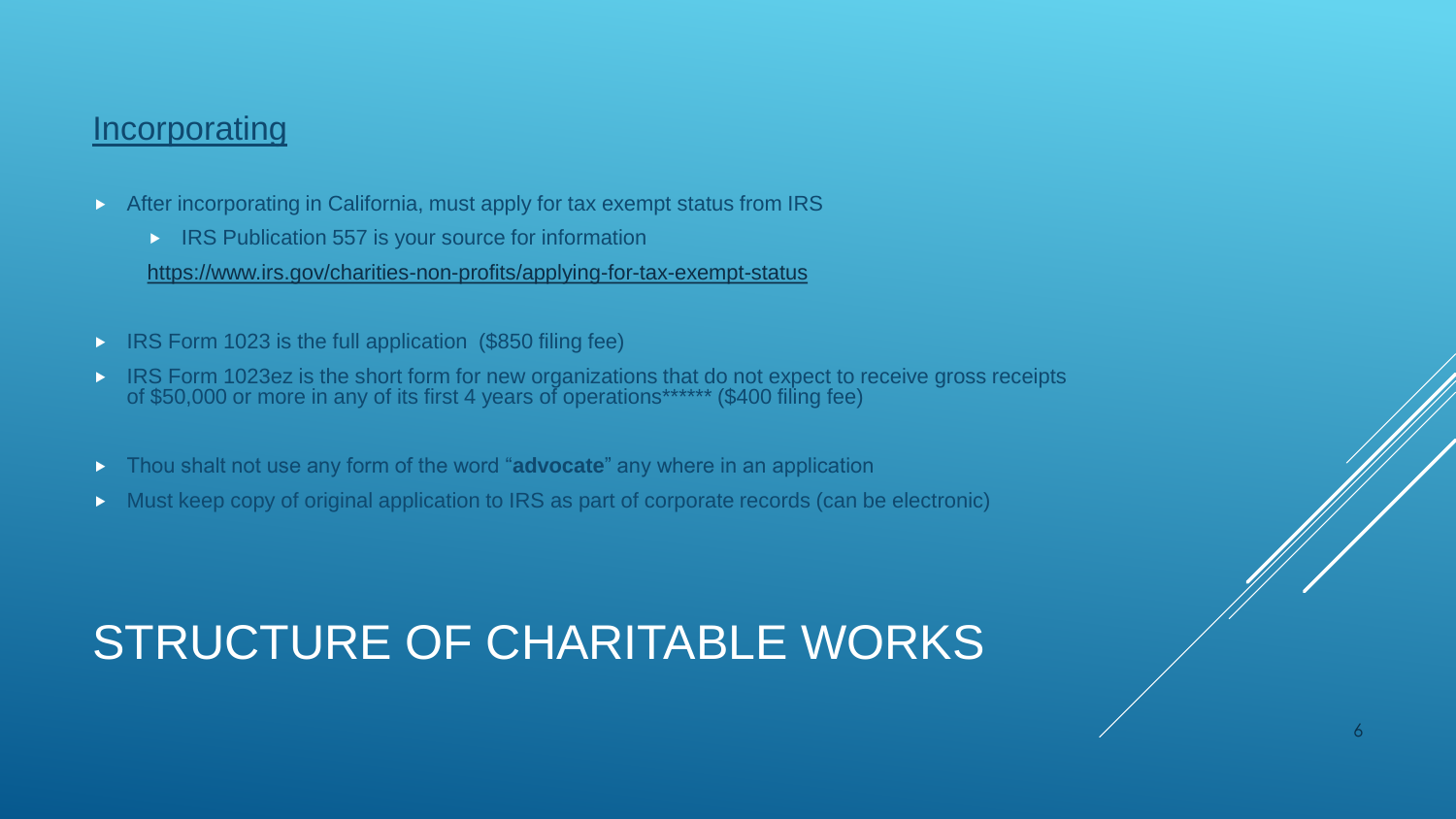### Alternatives to Incorporating

- **Rotary District 5240 Charitable Foundation**
- **Donor Advised Fund of Rotary Foundation**
- Your local community foundation

(Fees vary)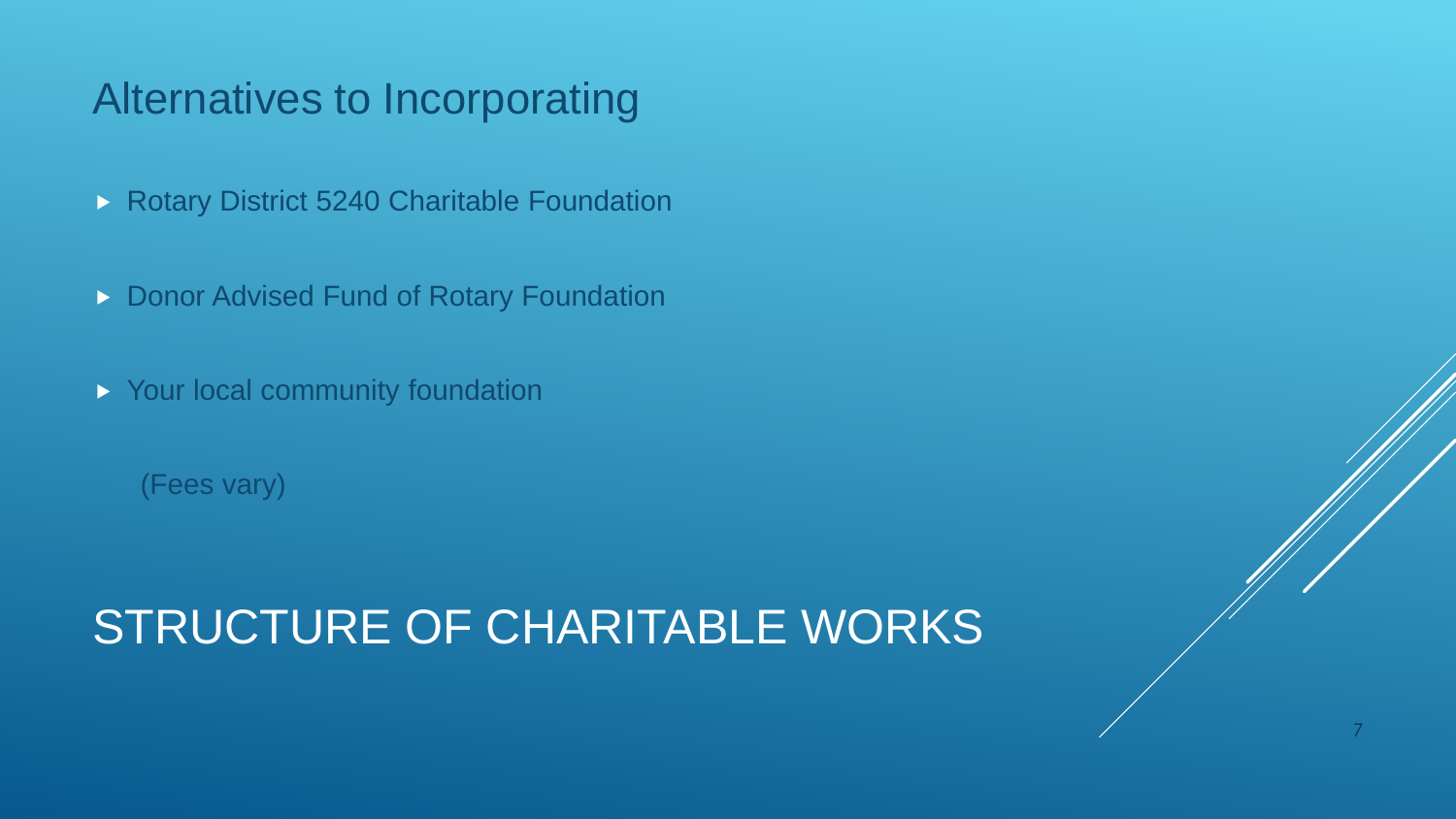#### **Board fulfills duties of care, obedience and loyalty**

- Abiding by the bylaws of the corporation
- **Preserving corporate records and accountings, annual filings, at least** one meeting of the Board of Directors annually
- **Knowing and complying with Local, State and Federal Laws**
- **Preventing fraud**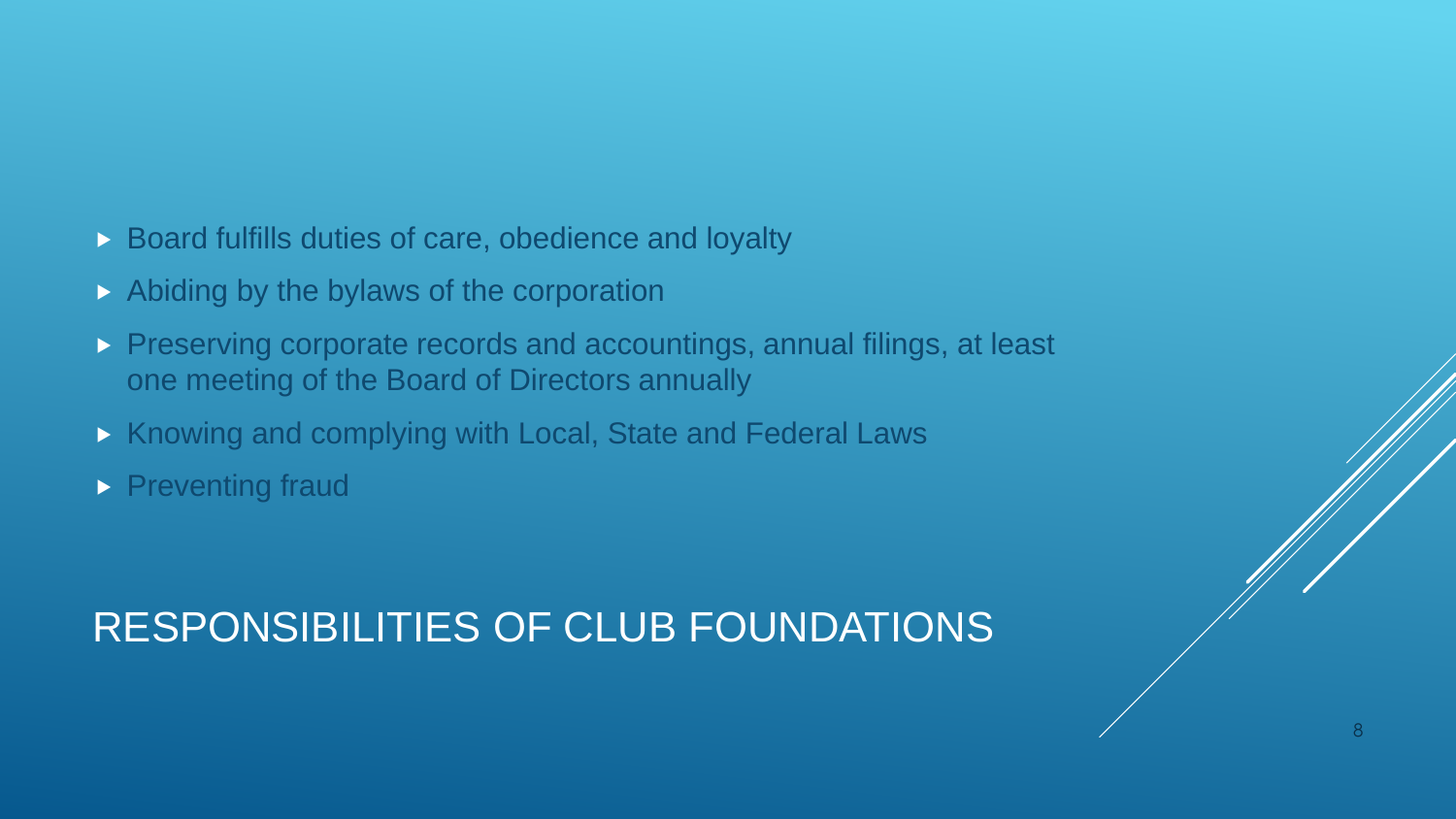#### Annual Filings [http://www.calnonprofits.org/resources/nonprofit](http://www.calnonprofits.org/resources/nonprofit-compliance-checklist)compliance-checklist

### **IRS**

- **Return of Organizations Exempt from Income Tax [if June 30 fiscal year** end, due November 15]
	- If revenue less than \$50,000, file Form 990N (postcard return)
	- If revenue \$50,001-\$200,000, or total assets > \$500,00, file Form 990EZ
	- If revenue  $>\$200,000$ , or total assets  $>\$500,000$
	- \*\*\*Exemption revoked if no filings for three consecutive years
	- \*\*\*\$20 per day penalty if filed late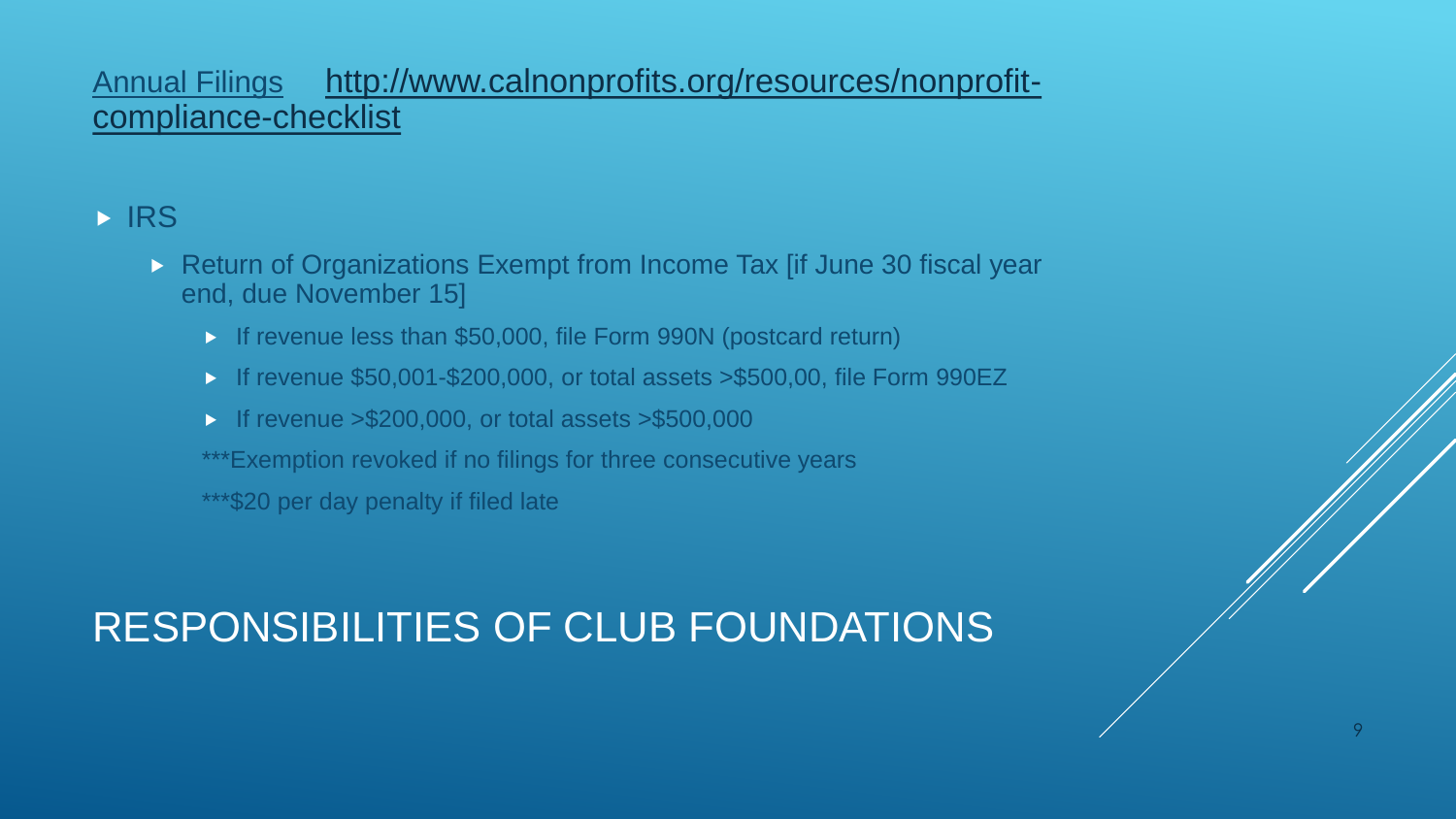Annual Filings <http://www.calnonprofits.org/resources/nonprofit-compliance-checklist>

- California
	- **Attorney General's Office** 
		- Annual Registration Renewal (RRF-1) no later than four (4) months  $+ 15$  days from end of fiscal year [e.g., June 30 fiscal year end, RRF-1 due November 15]. If revenue greater than \$25,000, must attach copy of IRS 990 of 990EZ
		- Exempt Organization Annual Information Return (FTB Form 199)
			- If revenue  $> $50,000$ , due 15<sup>th</sup> day of fifth month after fiscal year end [e.g., June 30] fiscal year end, FTB 199 due January 15] \$10 filing fee if on time, \$25 if late
			- If revenue <\$50,000, file FTB Form 199N, no filing fee
	- Secretary of State
		- Statement of Information (Form SI-100) due every two years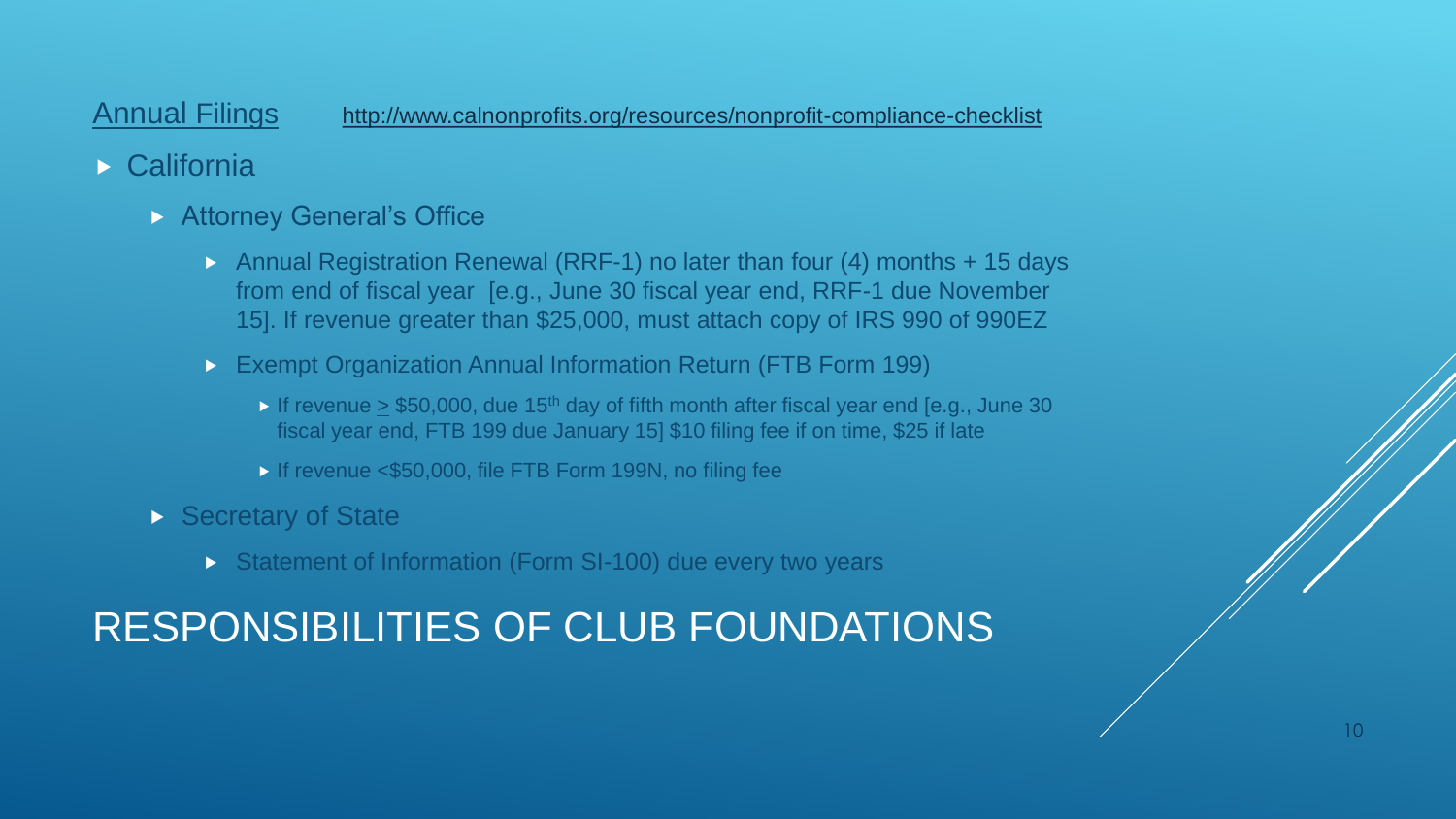- If a club foundation has "long-term" money, must comply with UPMIFA. Interestingly, UPMIFA does not specifically define "long-term", thus a safe definition is any money held for longer than a year.
	- **Investment Policy: UPMIFA specifies 7 standards of care**
	- ▶ Spending Policy: UPMIFA specifies 7 standards of care

[https://www.adlercolvin.com/pdf/planned\\_and\\_charitible\\_giving/UPMIFA%20T](https://www.adlercolvin.com/pdf/planned_and_charitible_giving/UPMIFA The Law of Endowments (00641396xA3536).pdf) he%20Law%20of%20Endowments%20(00641396xA3536).pdf

11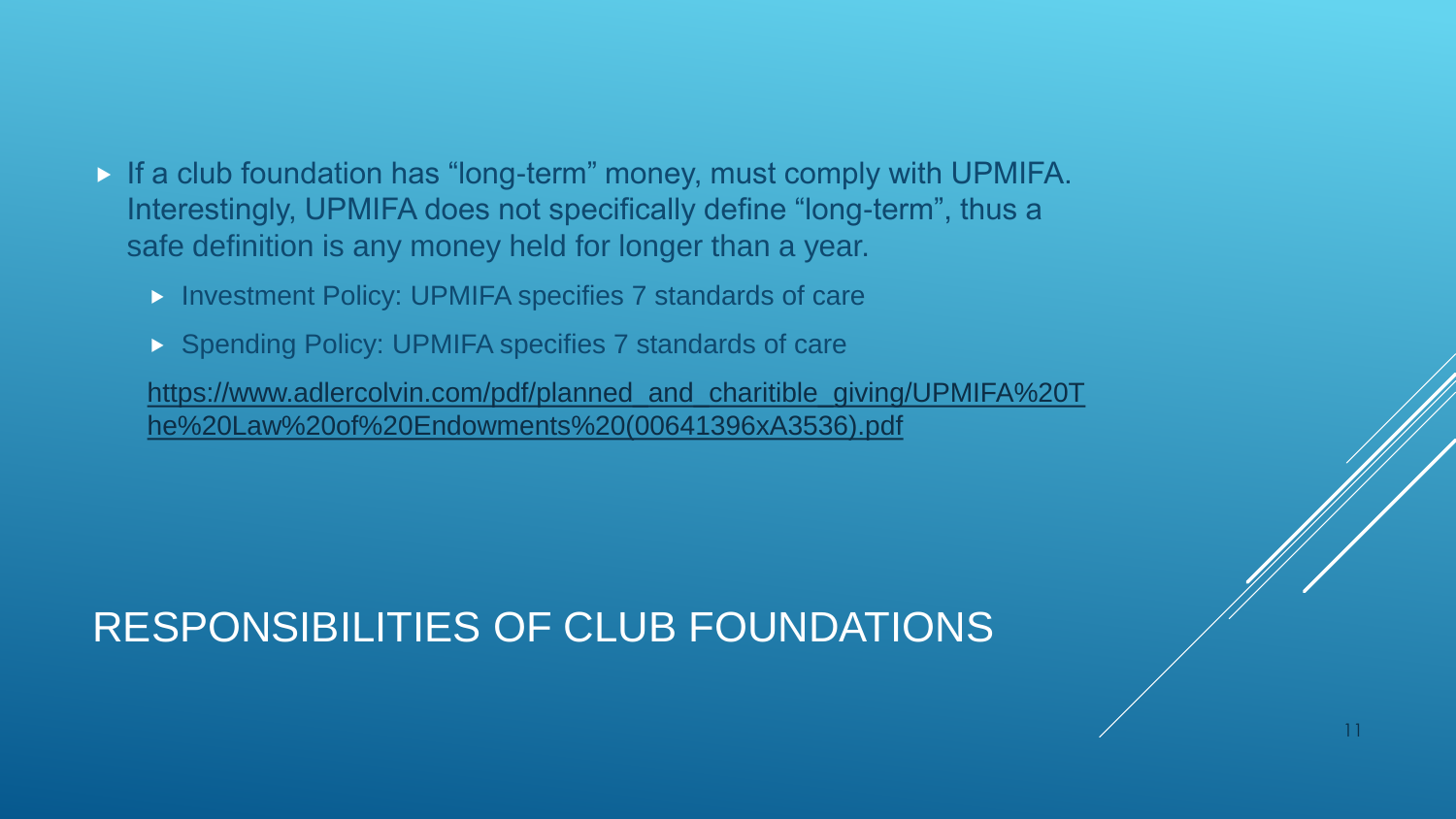- ▶ There are 3 components for a gift to be a gift
	- **Donative Intent**
	- **Transfer of Asset**
	- **Acceptance**
- Documenting and honoring donor intent
	- **Written by donor**
	- $\triangleright$  Method of solicitation
- Variance Power

### RECEIVING DONATIONS

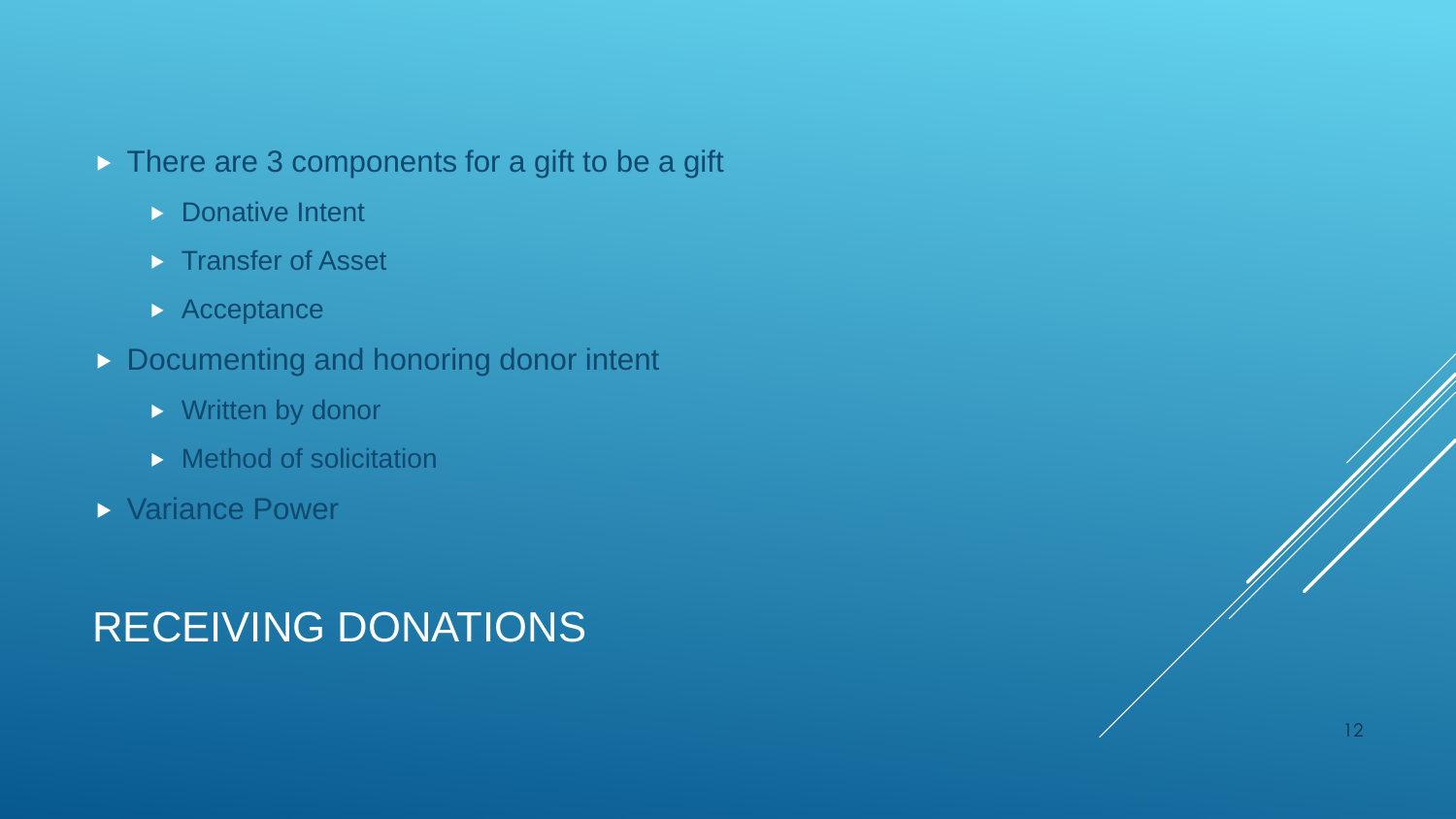- All donations of \$250 or more require documentation of receipt. This can be a letter to the donor that includes the following:
	- $\triangleright$  Name of recipient organizations with tax ID number (FEIN)
	- $\triangleright$  Name of donor (e.g., who signed the check?)
	- $\triangleright$  Date of donation [if check receive in mail, the date of the postage or postage cancellation is the date of gift]
	- **Description of property received**
	- ▶ Method of payment (i.e., cash, check, etc.)
	- $\triangleright$  Amount received only if cash or check
	- Disclosure of any goods or services received by the donor, such as the good faith fair market value of the item bought in the silent auction or live auction, or the value of the dinner provided.
	- Best Practice: include a statement that the Board of Directors of the charity accepts full responsibility and authority of the donations use.

# RECEIVING DONATIONS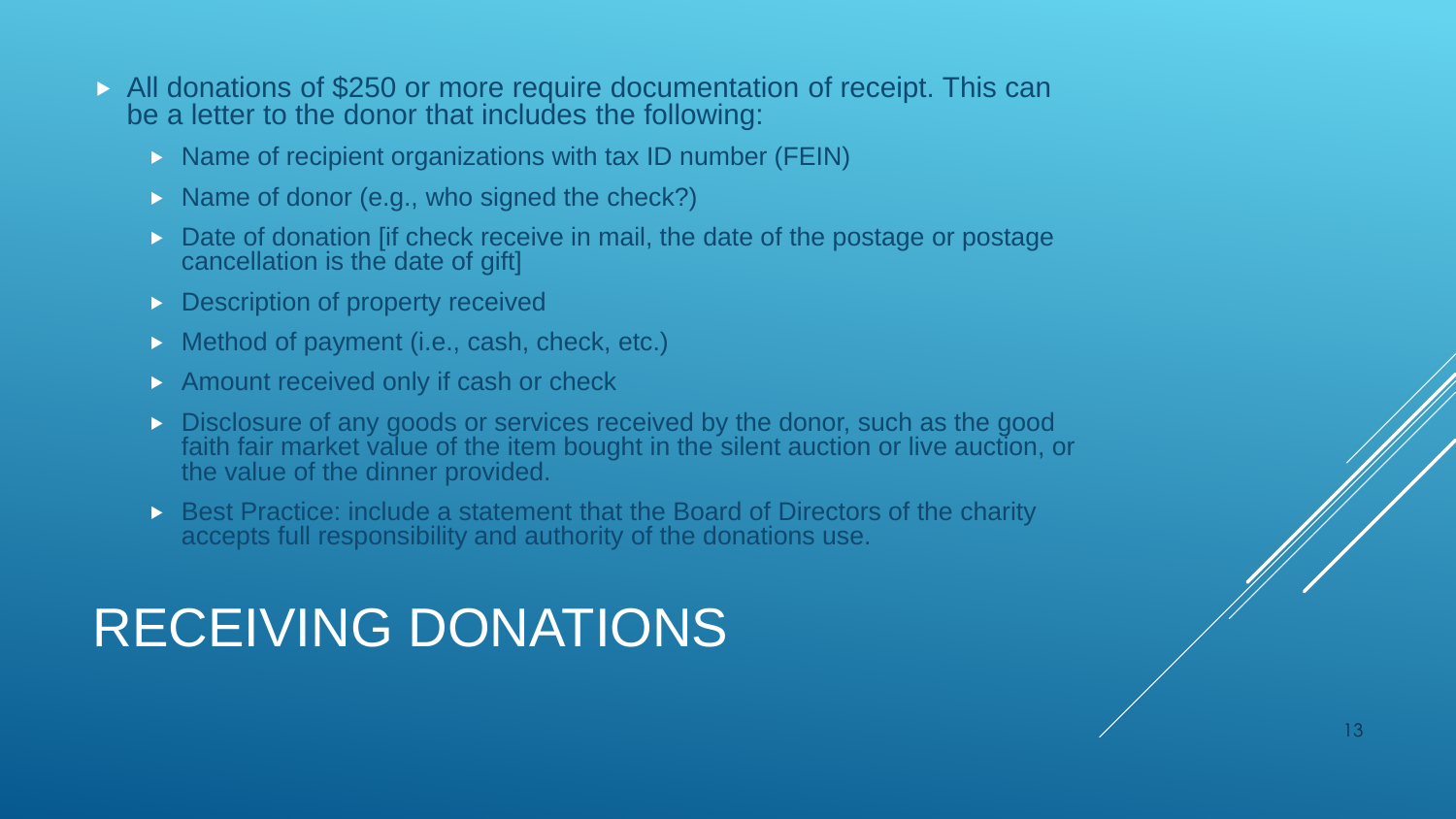#### Non-cash donations

Gift by Credit Card: date *charge* is made Stocks & Bonds:

- If electronic, date shares/bonds when ownership transferred out of donor's account
- If paper, date signed shares with POA physically received

Auction Item or Raffle Item: date item is received by organization/volunteer

Non-cash asset, such as real estate, boat, etc.: if worth more than \$500, donor must provide a qualified appraisal dated with 60 days before date of donation or by the end of the tax year.

Special rules for non-cash assets, "Tattle-Tale" forms, IRS forms 8282 & 8283

# RECEIVING DONATIONS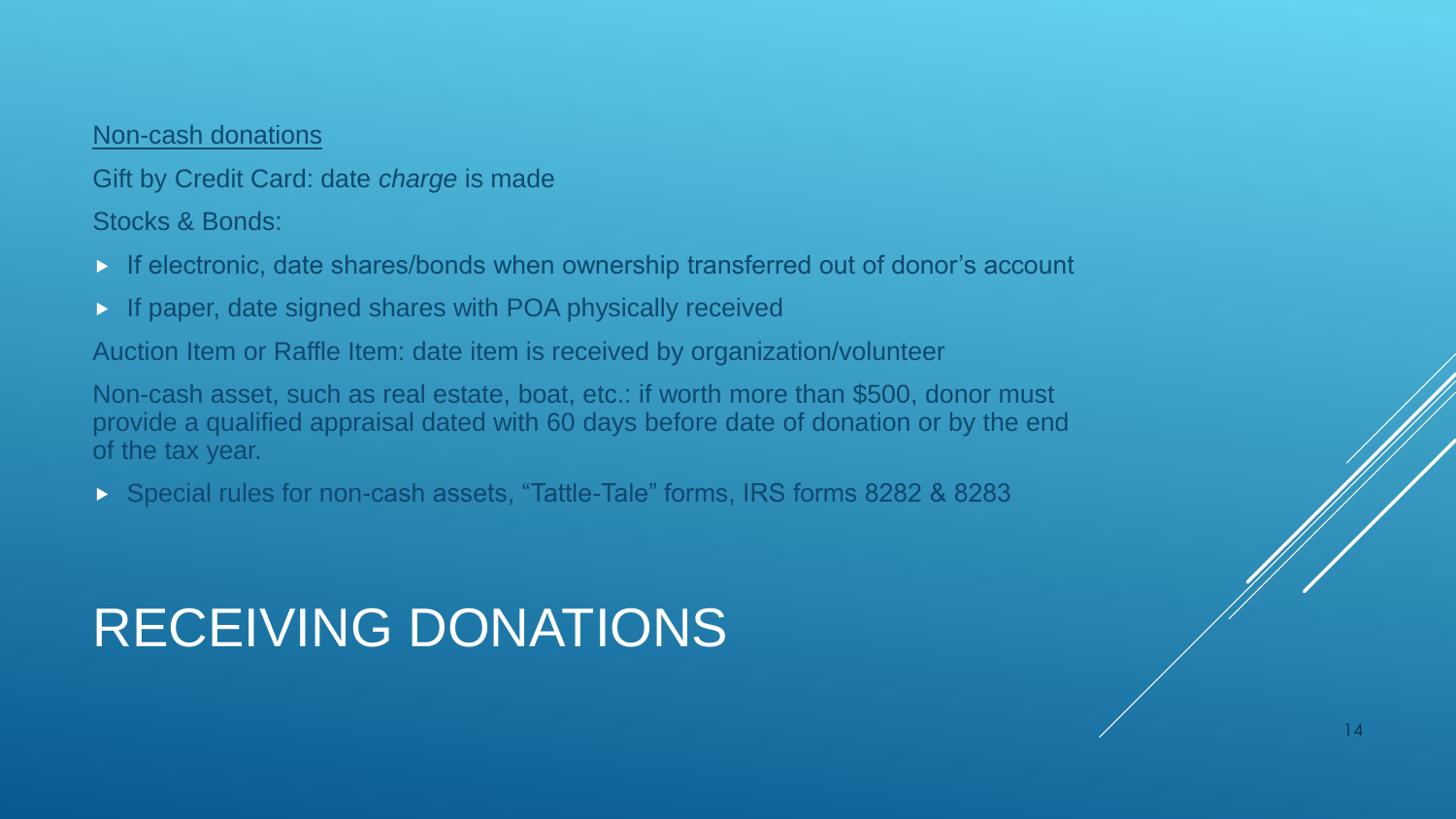- Distributing money
- Scholarships & Awards
- Sending money overseas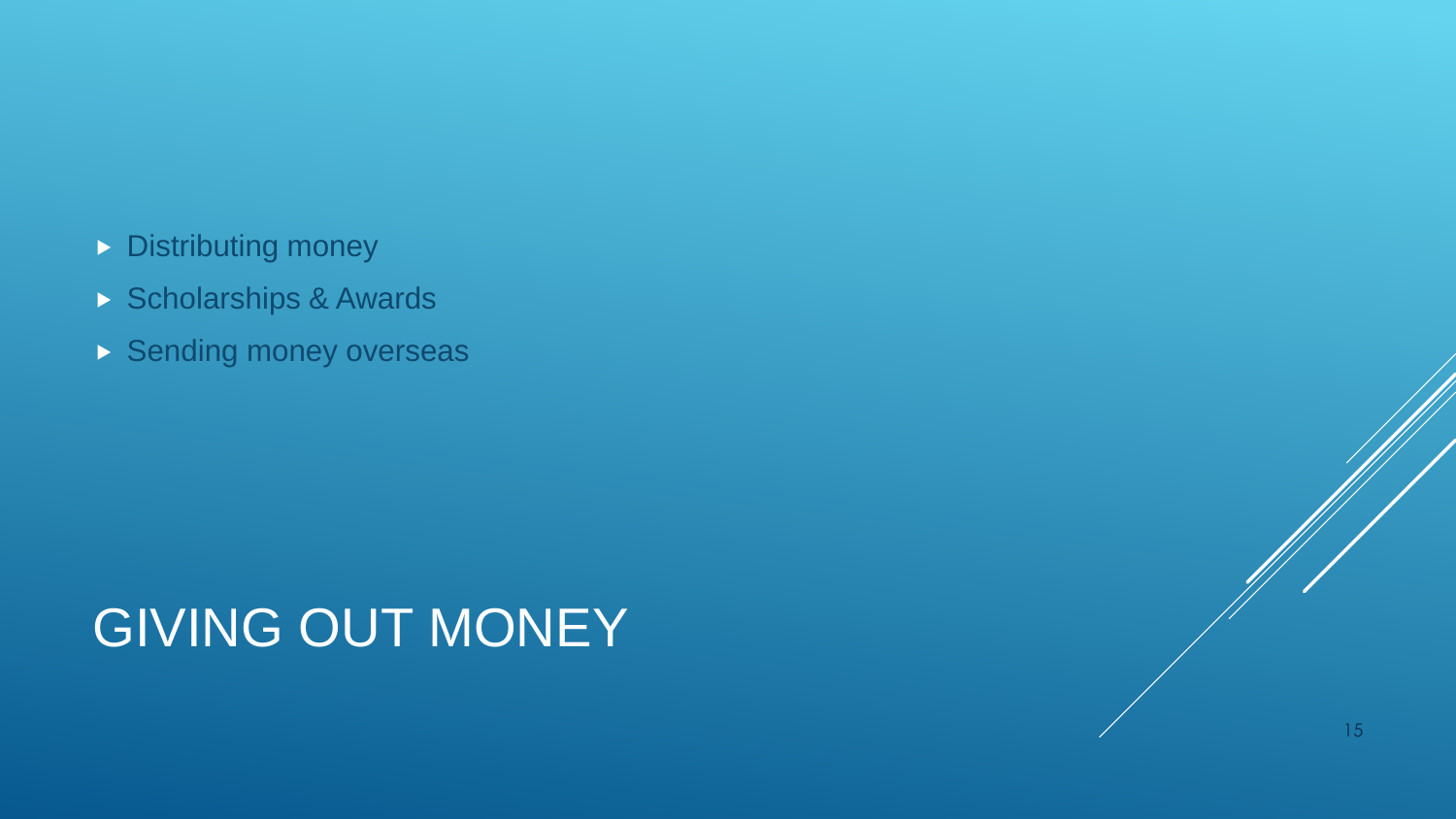#### Distributing Money

- Each distribution of club foundation funds that is not a reimbursement or payment of expenses is a grant.
- Cross check your bylaws, may be able to give to other 501c3s only
- Due diligence must be performed: at a minimum, verify that the intended recipient is in good standing thus eligible to receive the grant by checking on guidestar.org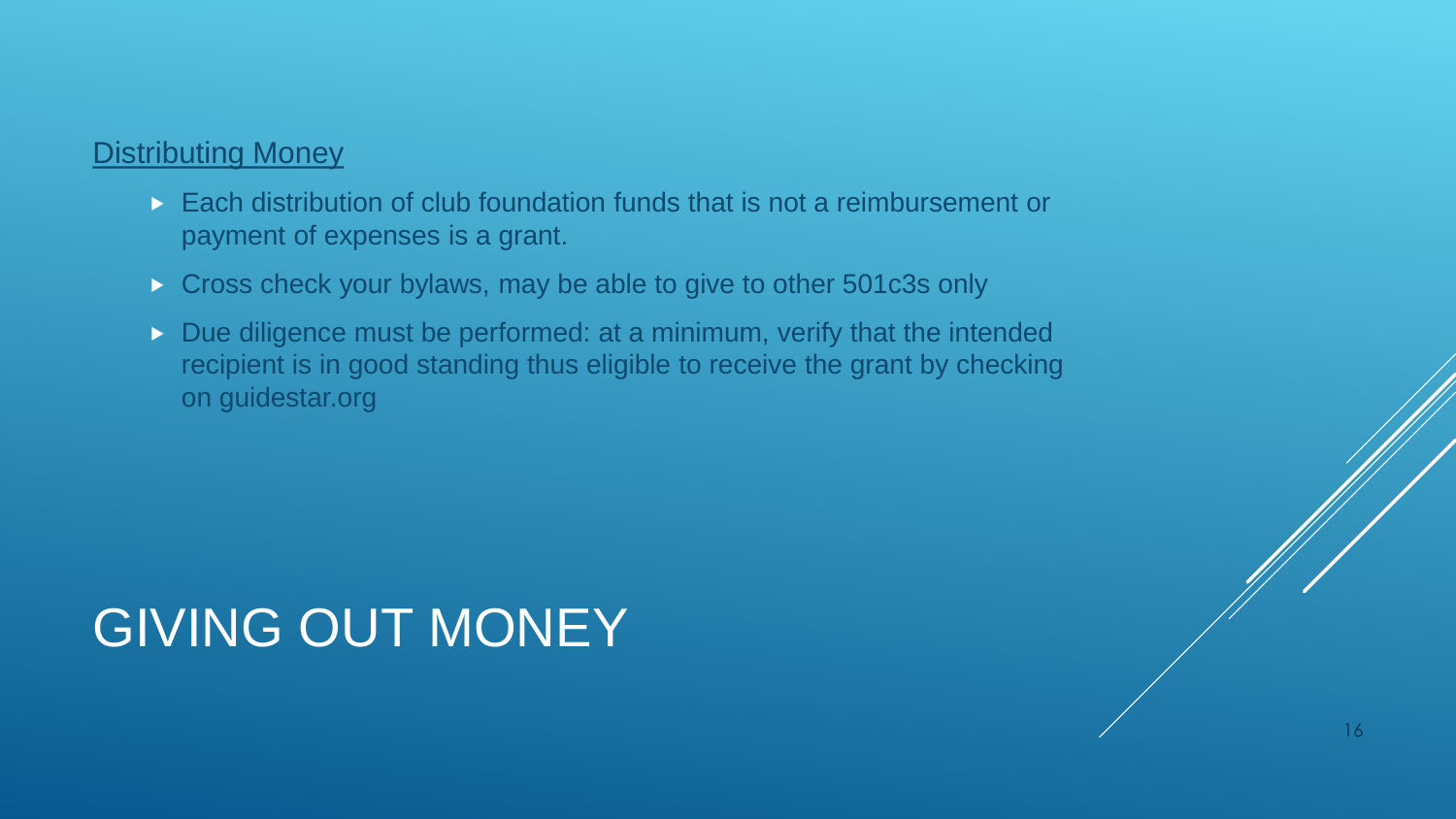#### Scholarships & Awards

- $\triangleright$  These are grants to individuals
- **Must have policies and procedures approved prior to fiscal year in which** these grants are made
- If a check is given to an individual and not a qualified organization, include a IRS Form 1099

Penalties vary depending on circumstances, the organization and the CEO may both be penalized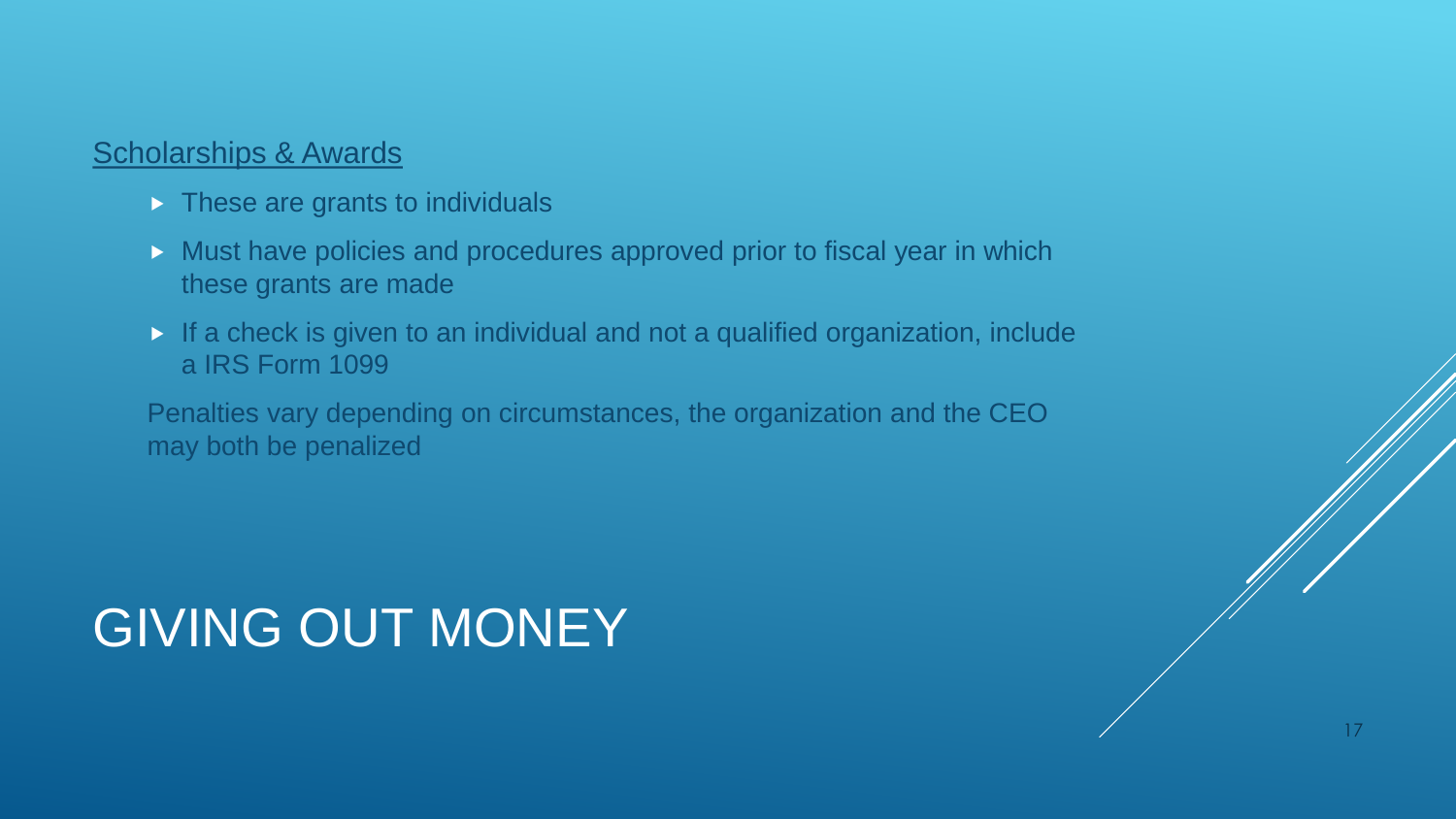*The scholarship must be awarded on an objective and nondiscriminatory basis. The group of applicants from which the recipients are selected must be sufficiently broad as to be considered a charitable class. The donor of a scholarship cannot take a charitable deduction for a scholarship that is earmarked for the benefit of a specific individual, not even if that individual is unrelated to the donor. Moreover, donors may not circumvent this restriction by tightly delineating the selection criteria. No grants may be awarded to an officer, manager or trustee of the organization, nor to a member of the selection committee, nor to a substantial contributor, nor to certain US government officials. Family members of these individuals are also not eligible to receive grants. (IRS)*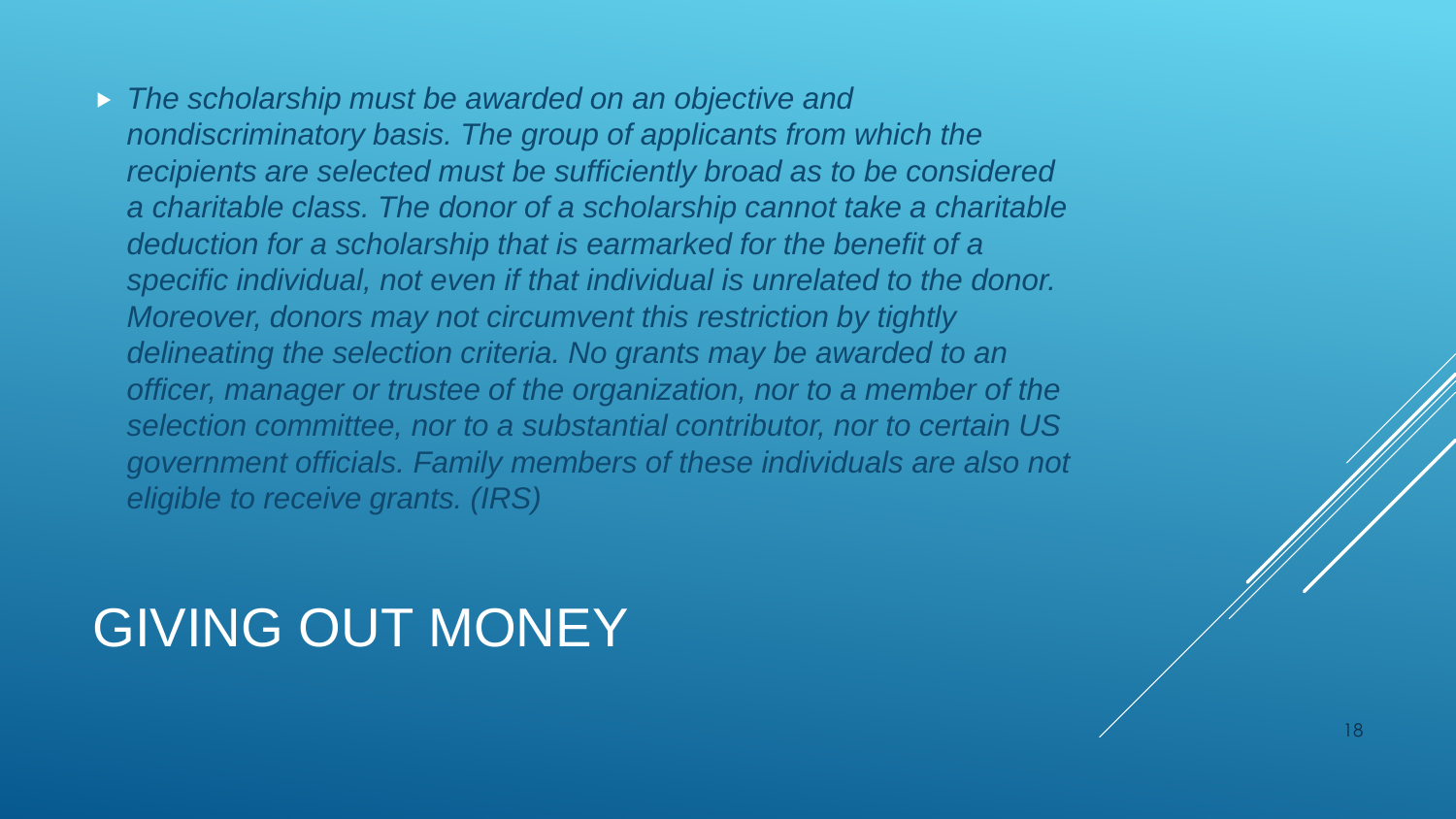*The group of individuals that may properly receive assistance from a charitable organization is called a charitable class. A charitable class must be large or indefinite enough that providing aid to members of the class benefits the community as a whole. Because of this requirement, a tax-exempt disaster relief or emergency hardship organization cannot target and limit its assistance to specific individuals, such as a few persons injured in a particular fire. Similarly, donors cannot earmark contributions to a charitable organization for a particular individual or family. When a disaster or emergency hardship occurs, a charitable organization may help individuals who are needy or otherwise distressed because they are part of a general class of charitable beneficiaries, provided the organization who selects who gets the assistance. (IRS Pub 3833)*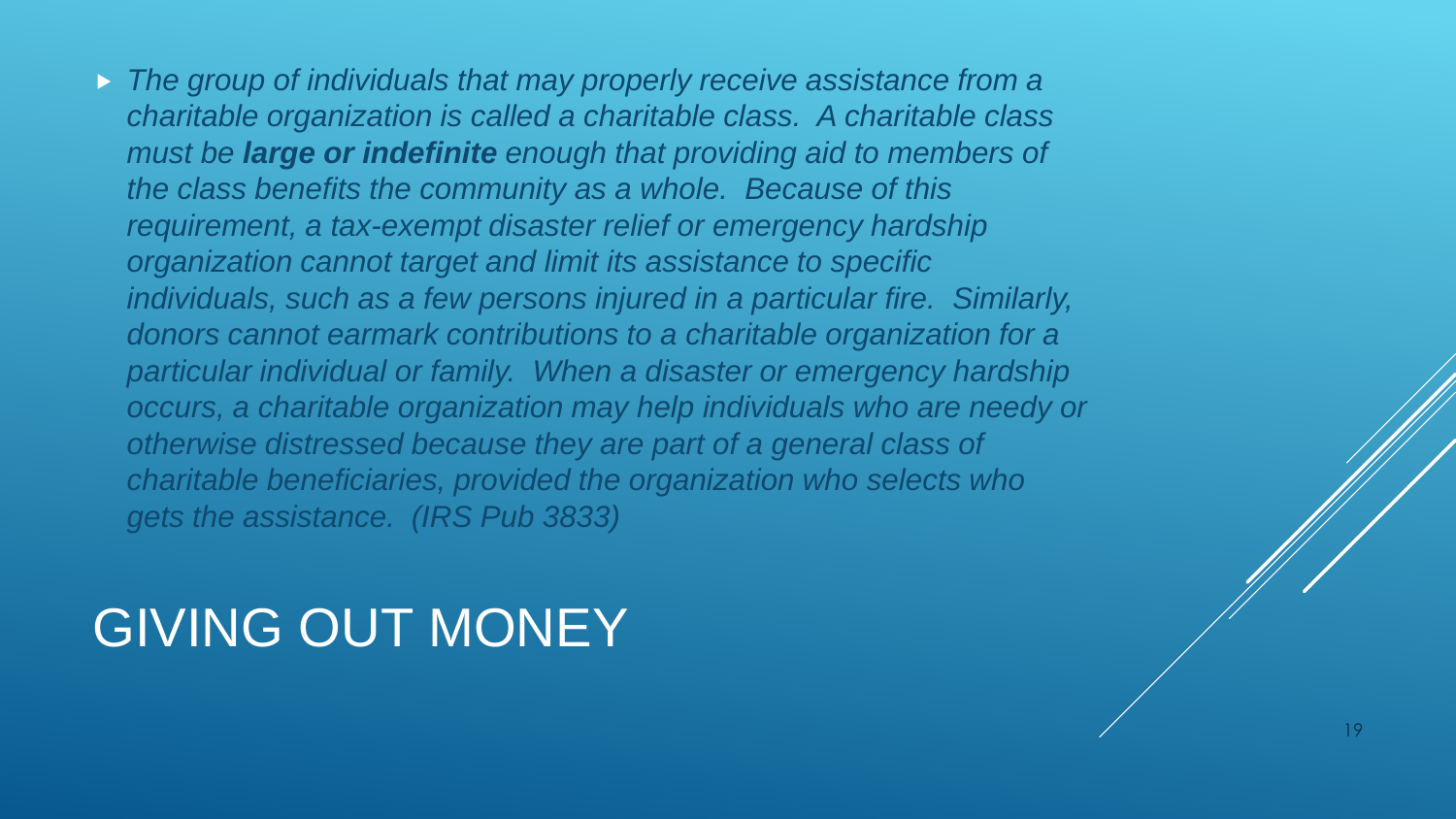#### **Sending Money Overseas**

**Expenditure Responsibility:** 

[https://www.guidestar.org/Articles.aspx?path=/rxa/news/articles/2007/internati](https://www.guidestar.org/Articles.aspx?path=/rxa/news/articles/2007/international-giving-by-public-charities.aspx) onal-giving-by-public-charities.aspx

- Rotary Foundation policies and procedures force you to comply with expenditure responsibility requirements
- **Make grant to Rotary Foundation and let it transfer money overseas**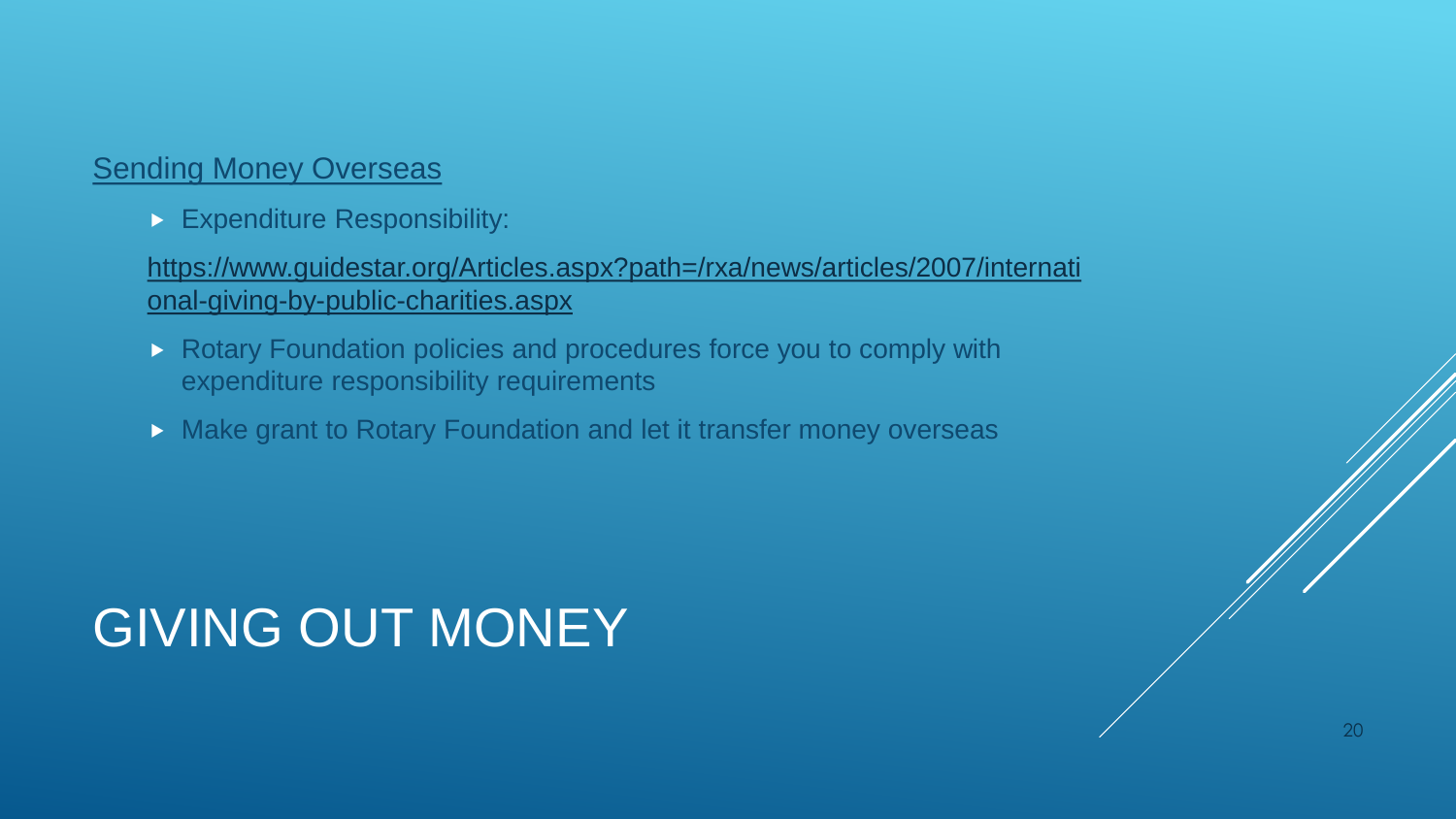- **Disclosure of Fair Market Value of goods and services offered** 
	- Disclose on event invitation, or ticket, and at check-in table
- **Gift receipt for true charitable portion.**
- Taxes: <http://www.boe.ca.gov/pdf/pub18.pdf>

# SPECIAL EVENTS

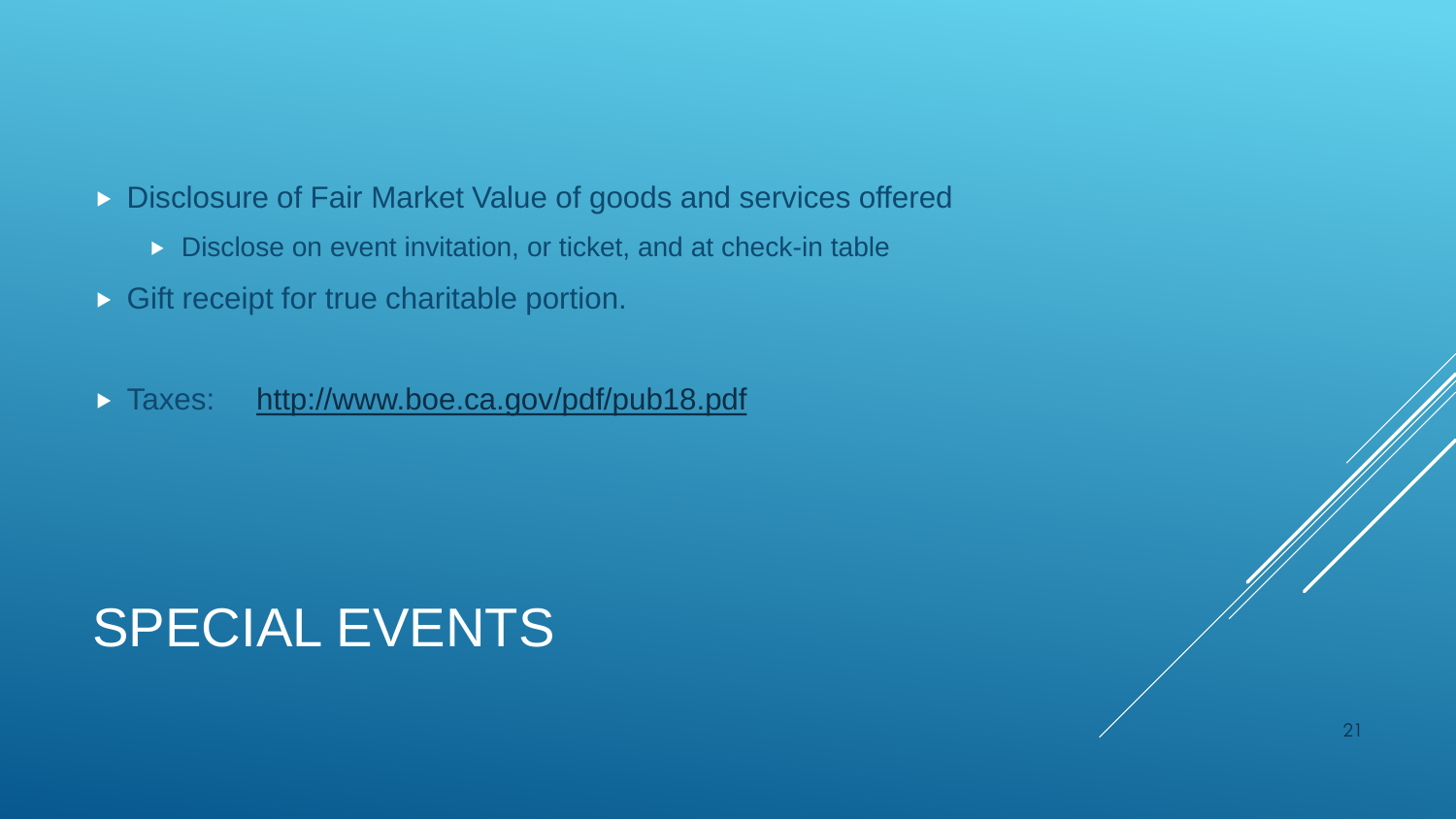- Lobbying: save yourself major headaches by just NOT doing it
- **But the money was just sitting there!"**
- **D** "Close enough for charity work"
- **Why does he invest the money and not her?"**
- **If** "I hired my spouse to run the big event"

# FULFILLING YOUR DUTIES